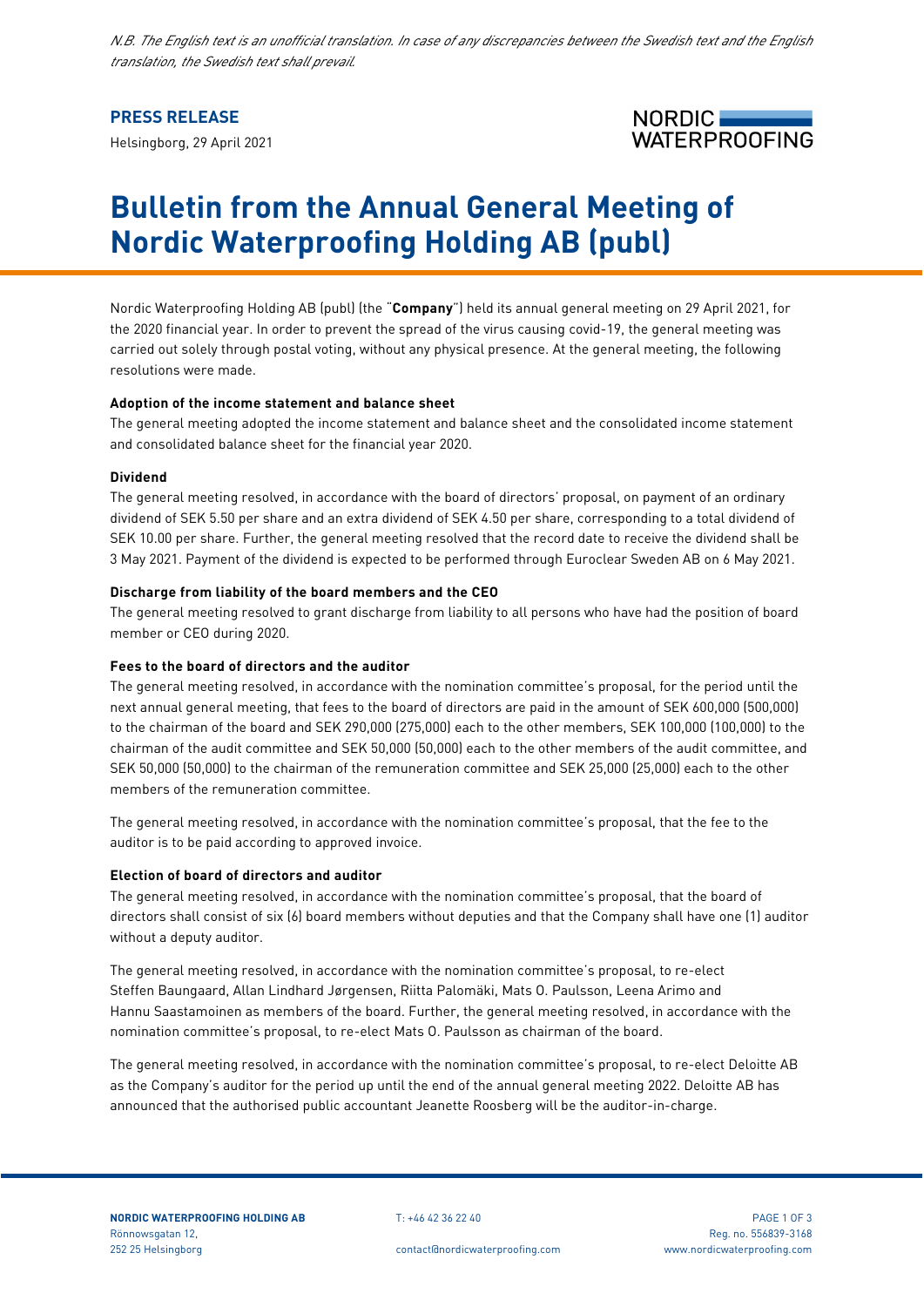

### **Remuneration report for 2020**

The general meeting resolved to approve the board of directors' remuneration report for 2020.

## **Long-term incentive program (LTIP 2021) and certain hedging measures for the program**

The general meeting resolved, in accordance with the board of directors' proposal, on the implementation of a long-term incentive program (LTIP 2021) on essentially the same terms as the Company's outstanding incentive programs LTIP 2018, LTIP 2019 and LTIP 2020. LTIP 2021 comprises a maximum of 40 participants and a maximum of 76,569 shares may be allotted to the participants provided that certain conditions are fulfilled during a three-year vesting period.

For the purpose of ensuring delivery of shares to the participants in LTIP 2021 as well as securing and covering social security charges triggered by LTIP 2021, the general meeting resolved to authorise the board of directors to, on one or more occasions before the next annual general meeting, acquire a maximum of 89,102 shares at a price per share within the at each time prevailing price interval for the share on Nasdaq Stockholm. Payment for the shares shall be made in cash.

For the purpose of ensuring delivery of shares to the participants in LTIP 2021, the general meeting also resolved to transfer a maximum of 76,569 own shares to the participants of LTIP 2021 in accordance with the terms and conditions of LTIP 2021.

## **Amendments to the articles of association**

The general meeting resolved to approve the board of directors' proposal regarding amendments to the articles of association. The resolution entails that the articles are supplemented with terms that make it possible for the board of directors to collect power of attorneys and that the board of directors may decide that the shareholders shall be able to exercise their voting right by post before a general meeting. Furthermore, the resolution entails that the board of directors shall be able to resolve that persons who are not shareholders may participate at the general meeting.

## **Authorisation for the board of directors to resolve on issue of shares**

The general meeting resolved to, in accordance with the board of directors' proposal, authorise the board of directors to, on one or more occasions until the next annual general meeting, resolve to increase the Company's share capital by issue of no more than shares corresponding to 10 per cent of the total number of shares in the Company at the time of the annual general meeting's resolution of authorisation. The board of directors may deviate from the shareholders' preferential rights. The reason for the board of directors' authorisation to deviate from the shareholders' preferential rights is to enable the company's possibilities to raise new capital and to take advantage of future opportunities to attract new long-term owners and to finance the company's growth strategy. The authorisation also includes the right to decide on payment for the issued shares by set-off, in kind or with other conditions as referred in Chapter 13 section 5 item 6 of the Swedish Companies Act (Sw*. aktiebolagslagen (2005:551)*). At a deviation from the shareholders' preferential rights, the issue rate shall be determined in accordance with market conditions.

## **Authorisation for the board of directors**

The general meeting resolved, in accordance with the board of directors' proposal, that the board of directors, or any person appointed by the board of directors, shall be authorised to make such minor amendments of the resolutions as may be necessary in connection with the registration of the resolutions with the Swedish Companies Registration Office or Euroclear Sweden AB.

#### **Guidelines for remuneration to the executive management**

The general meeting resolved to approve the board of directors' proposal regarding guidelines for remuneration for the executive management.